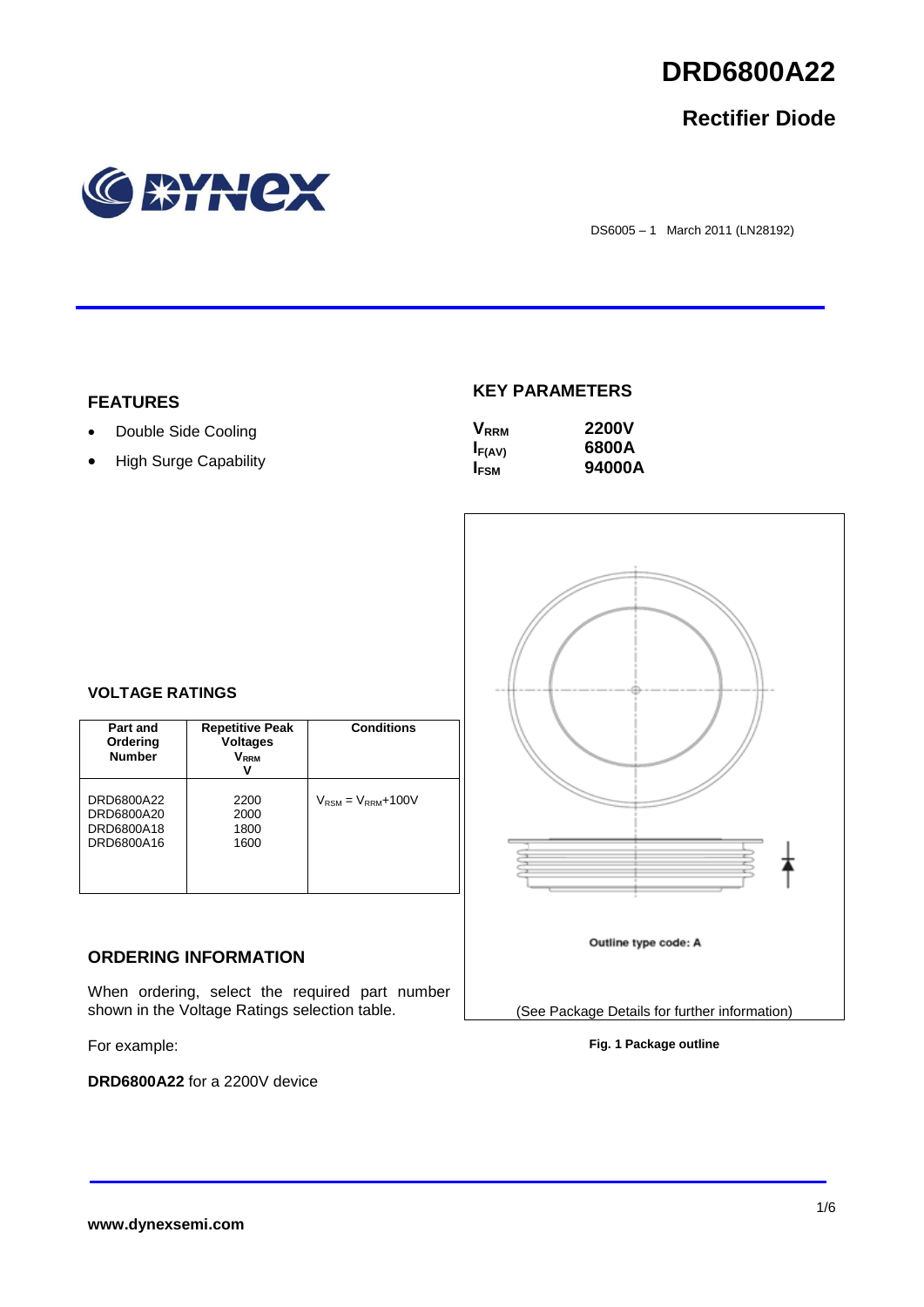

## **CURRENT RATINGS**

**Tcase = 75°C unless stated otherwise**

| Symbol             | <b>Parameter</b>                     | <b>Test Conditions</b>   | Max.  | <b>Units</b> |  |
|--------------------|--------------------------------------|--------------------------|-------|--------------|--|
| Double Side Cooled |                                      |                          |       |              |  |
| $I_{F(AV)}$        | Mean forward current                 | Half wave resistive load | 8650  | A            |  |
| IF(RMS)            | <b>RMS</b> value                     | $\blacksquare$           | 13580 | A            |  |
| IF.                | Continuous (direct) on-state current | -                        | 12230 | A            |  |

## **Tcase = 100°C unless stated otherwise**

| Symbol              | <b>Parameter</b>                     | <b>Test Conditions</b>   | Max.  | <b>Units</b> |  |  |
|---------------------|--------------------------------------|--------------------------|-------|--------------|--|--|
|                     | <b>Double Side Cooled</b>            |                          |       |              |  |  |
| $I_{F(AV)}$         | Mean forward current                 | Half wave resistive load | 6800  | Α            |  |  |
| I <sub>F(RMS)</sub> | <b>RMS</b> value                     | $\overline{\phantom{0}}$ | 10680 | A            |  |  |
| IF                  | Continuous (direct) on-state current | ۰                        | 9620  | A            |  |  |

## **SURGE RATINGS**

| Symbol      | <b>Parameter</b>                        | <b>Test Conditions</b>                            | Max.  | <b>Units</b>      |
|-------------|-----------------------------------------|---------------------------------------------------|-------|-------------------|
| <b>IFSM</b> | Surge (non-repetitive) on-state current | 10ms half sine, $T_{\text{case}} = 160^{\circ}$ C | 94.0  | kA                |
| $l^2t$      | I <sup>'</sup> t for fusing             | $V_R = 0$                                         | 44.18 | MA <sup>2</sup> s |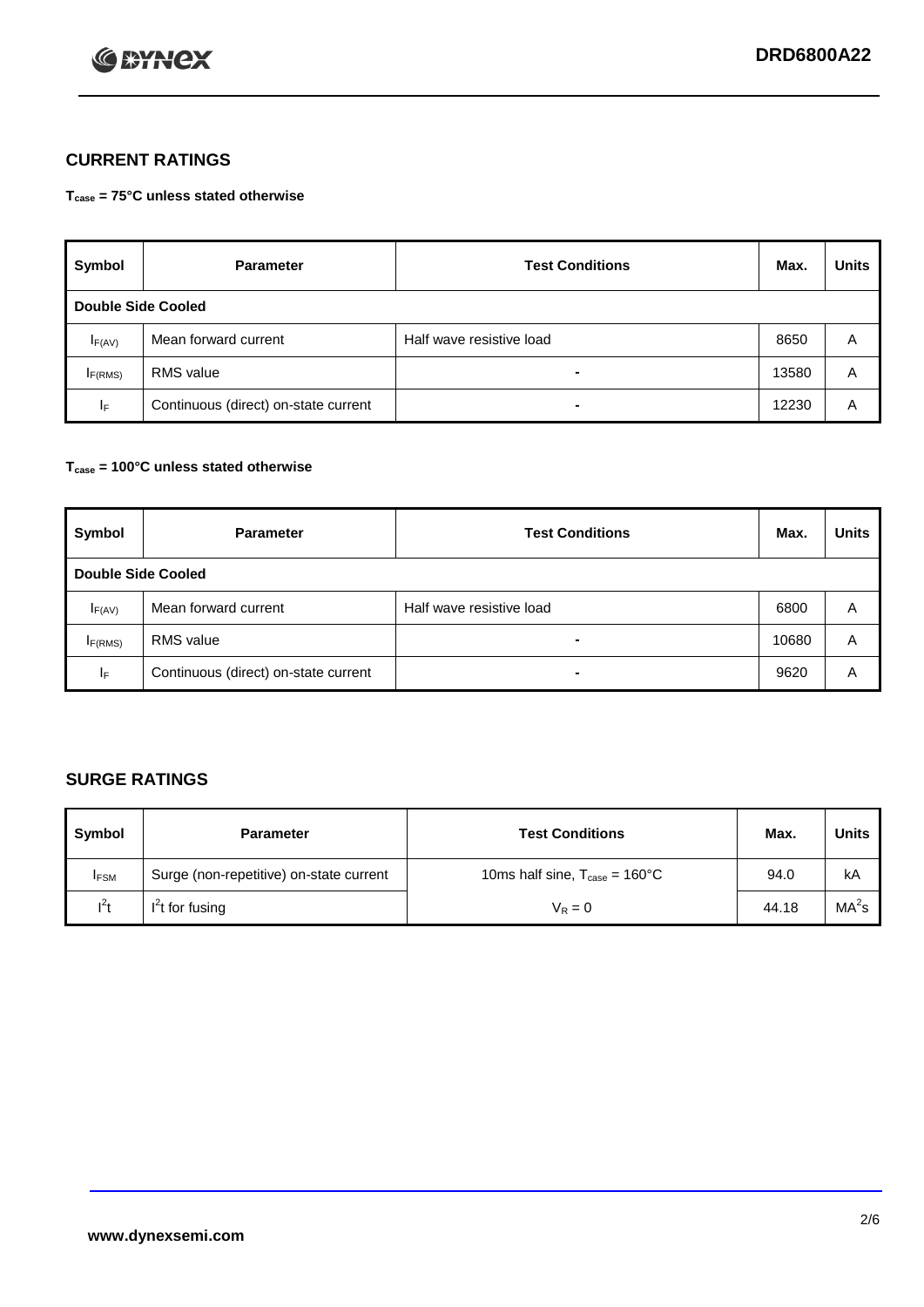## **THERMAL AND MECHANICAL RATINGS**

| Symbol           | <b>Parameter</b>                      | <b>Test Conditions</b>                      |    | Min.  | Max.   | <b>Units</b> |
|------------------|---------------------------------------|---------------------------------------------|----|-------|--------|--------------|
| $R_{th(j-c)}$    | Thermal resistance - junction to case | Double side cooled                          | DC |       | 0.0057 | °C/W         |
| $R_{th(c-h)}$    | Thermal resistance – case to heatsink | Double side cooled                          | DC |       | 0.0015 | °C/W         |
| $T_{\rm vj}$     | Virtual junction temperature          | Blocking V <sub>DRM</sub> / <sub>VRRM</sub> |    | $-40$ | 160    | °C           |
| $T_{\text{stg}}$ | Storage temperature range             |                                             |    | $-40$ | 160    | °C           |
| $F_m$            | Clamping force                        |                                             |    | 80    | 100    | kN           |

## **CHARACTERISTICS**

| Symbol                   | <b>Parameter</b>     | <b>Test Conditions</b>                                                                           | Min.           | Max.  | <b>Units</b> |
|--------------------------|----------------------|--------------------------------------------------------------------------------------------------|----------------|-------|--------------|
| $\mathsf{V}_\mathsf{FM}$ | Forward voltage      | At 6000A peak, $T_{\text{case}} = 160^{\circ}C$                                                  |                | 1.03  | V            |
| <b>IRM</b>               | Peak reverse current | At $V_{DRM}$ , $T_{case} = 160^{\circ}C$                                                         | ۰              | 400   | mA           |
| $Q_{\rm S}$              | Total stored charge  | $I_F = 4000A$ , dl <sub>RR</sub> /dt = 10A/us<br>$T_{\text{case}} = 160^{\circ}$ C. $V_R = 100V$ | ۰              | 6000  | μC           |
| V <sub>TO</sub>          | Threshold voltage    | At $T_{vi}$ = 160 $^{\circ}$ C                                                                   | $\blacksquare$ | 0.82  | V            |
| $r_{\text{T}}$           | Slope resistance     | At $T_{vi} = 160^{\circ}$ C                                                                      | ۰              | 0.035 | $m\Omega$    |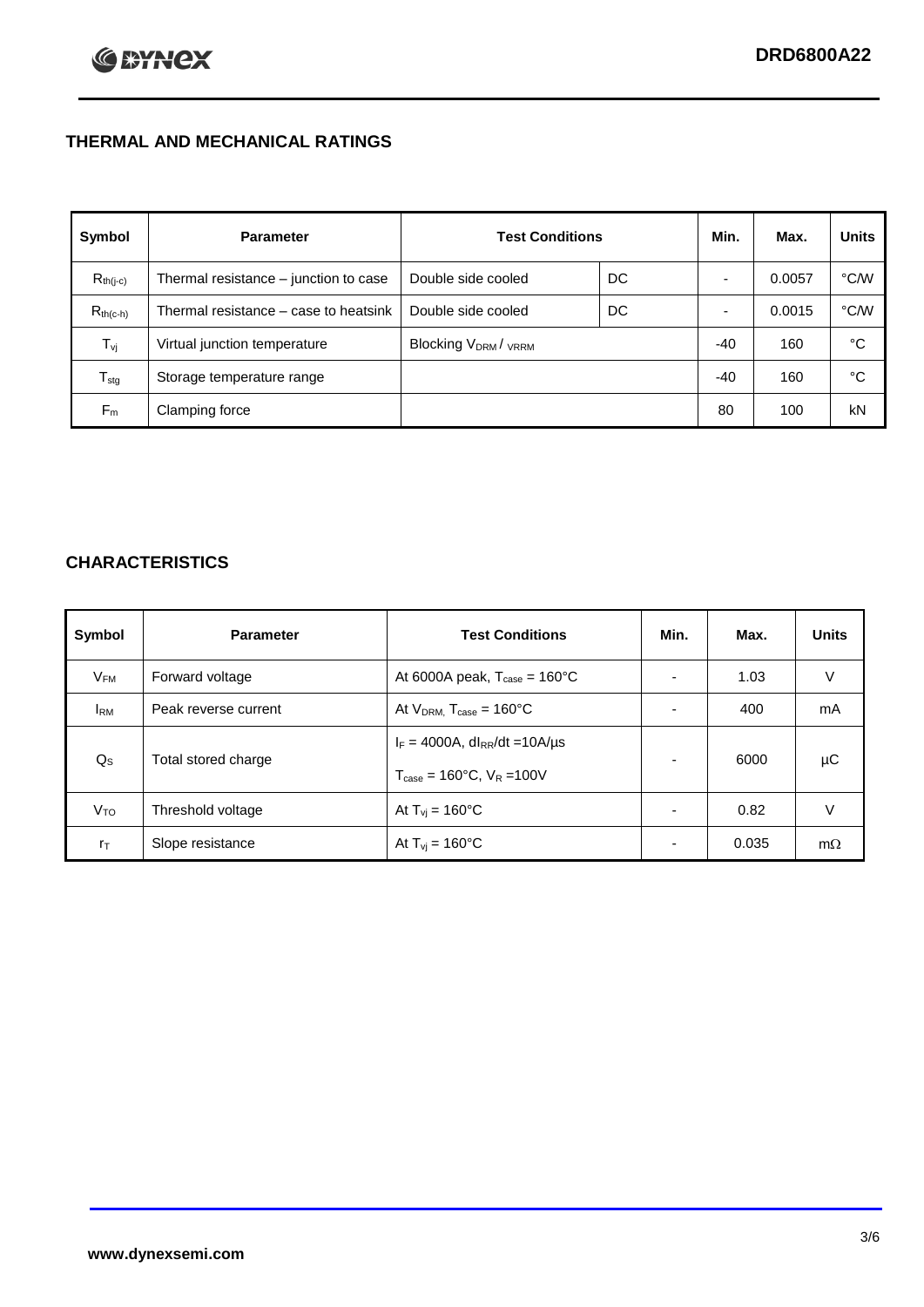# **C BYNCX**

## **CURVES**



### **Fig.2 Maximum forward characteristics Fig.3 Dissipation curves**



**junction to case**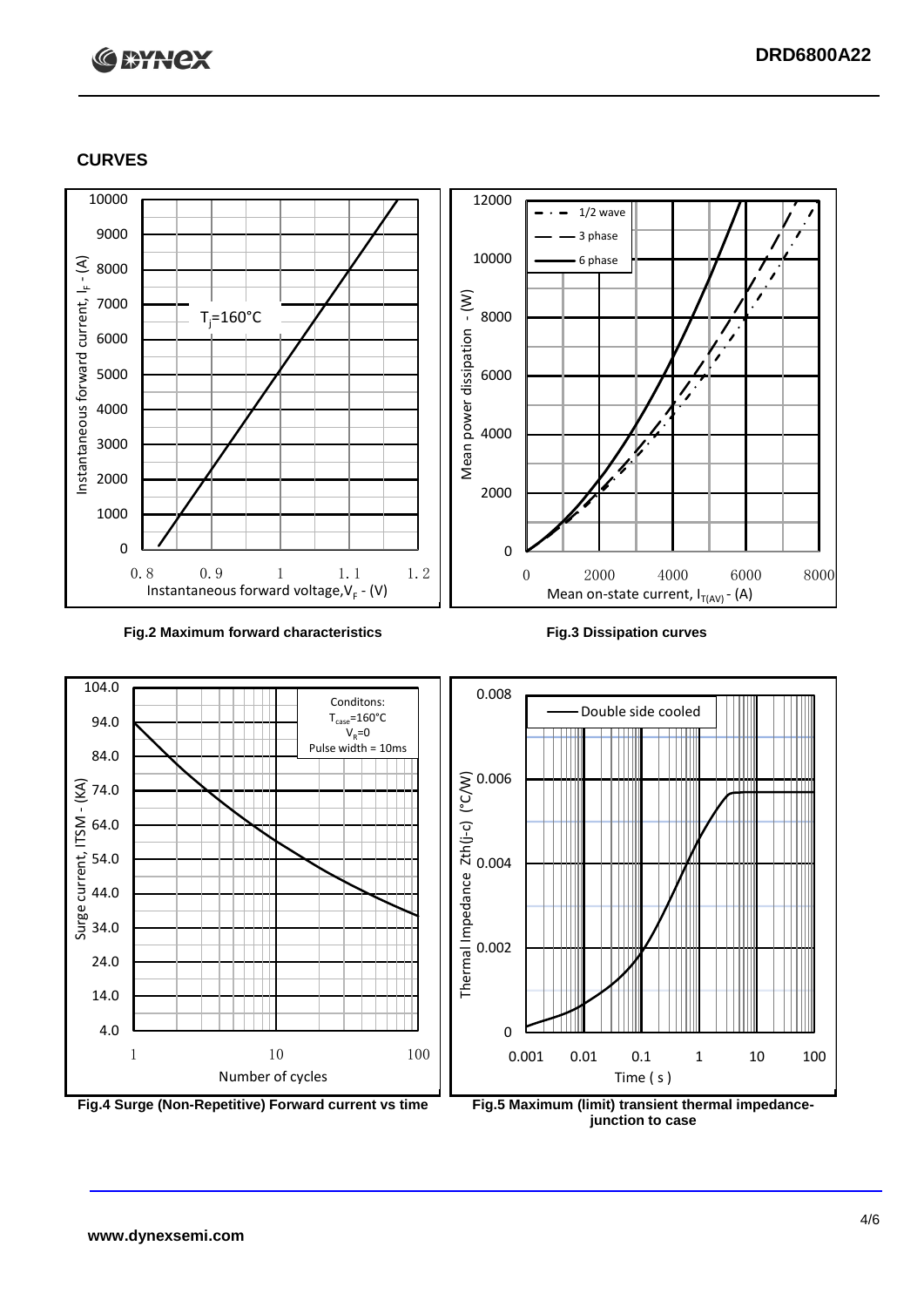

## **PACKAGE DETAILS**

For further package information, please contact Customer Services. All dimensions in mm, unless stated otherwise. DO NOT SCALE.



## **Note:**

Some packages may be supplied with gate and or tags.